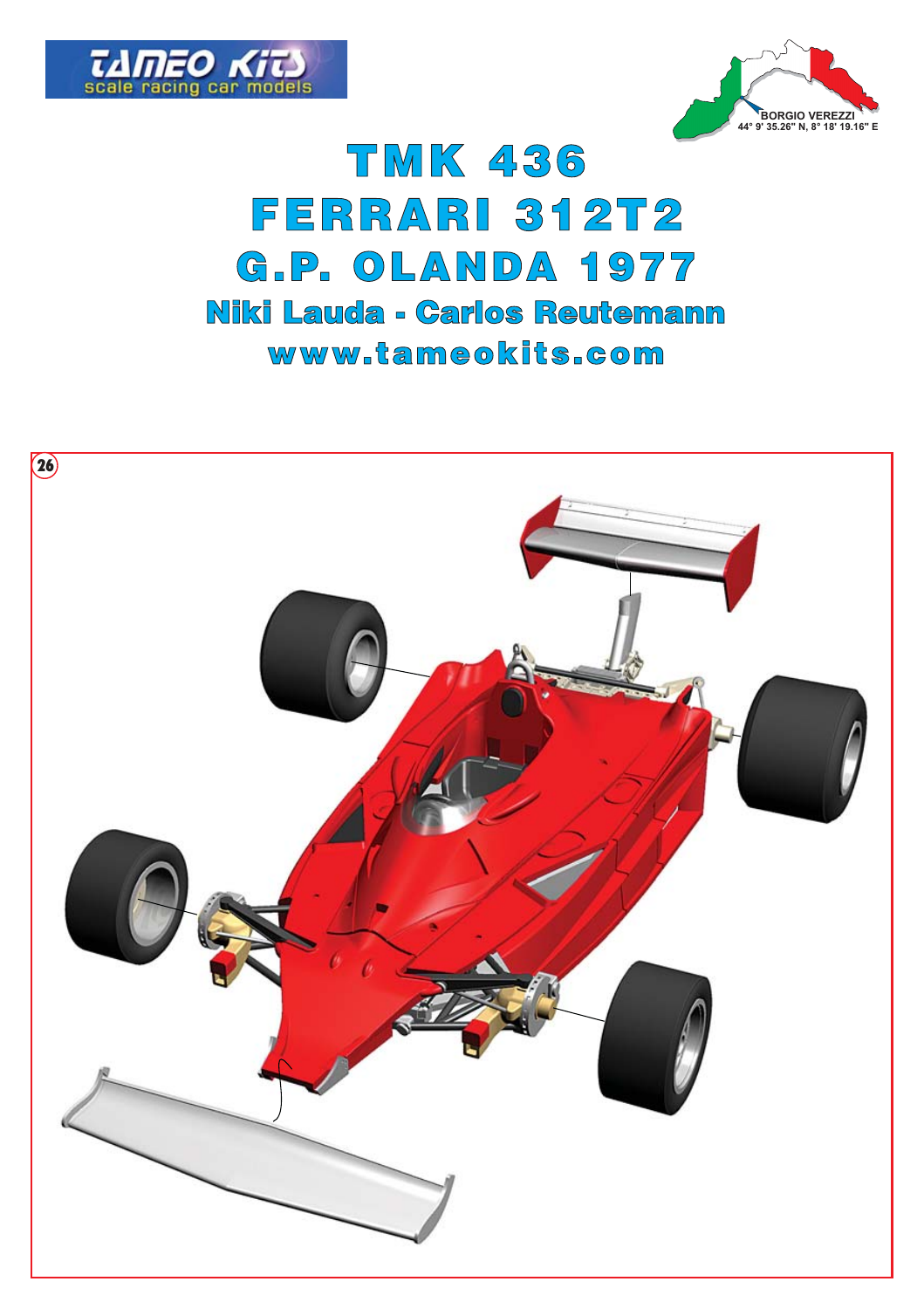

TAGLIARE LUNGO LA LINEA ROSSA<br>CUT ALONG THE RED LINE AUF DER ROTEN LINIE GESCHNITTEN **COUPER SUR LA LIGNE ROUGE CORTAR SOBRA LA LINEA ROJA** 

> PEZZI **PARTS STUECKE** PIÈCE **PIEZAS**

**LUCE DI PLASTICA PLASTIC LIGHT PLASTIKLICHT** FEUX EN PLASTIQUE<br>LUZ DE PLASTICO

> LUNGHEZZA LENGTH LAENGE **LONGUEUR** LARGO

**NON COLORARE NO PAINT** KEINE FARBE<br>PAS DE PEINTURE **SIN PINTURA** 

> **DIAMETRO DIAMETER DURCHMESSER DIAMETRE DIAMETRO**

**FILO D' ACCIAIO<br>STEEL WIRE STAHLDRAHT** FIL ACIER **ALAMBRE D'ACERO**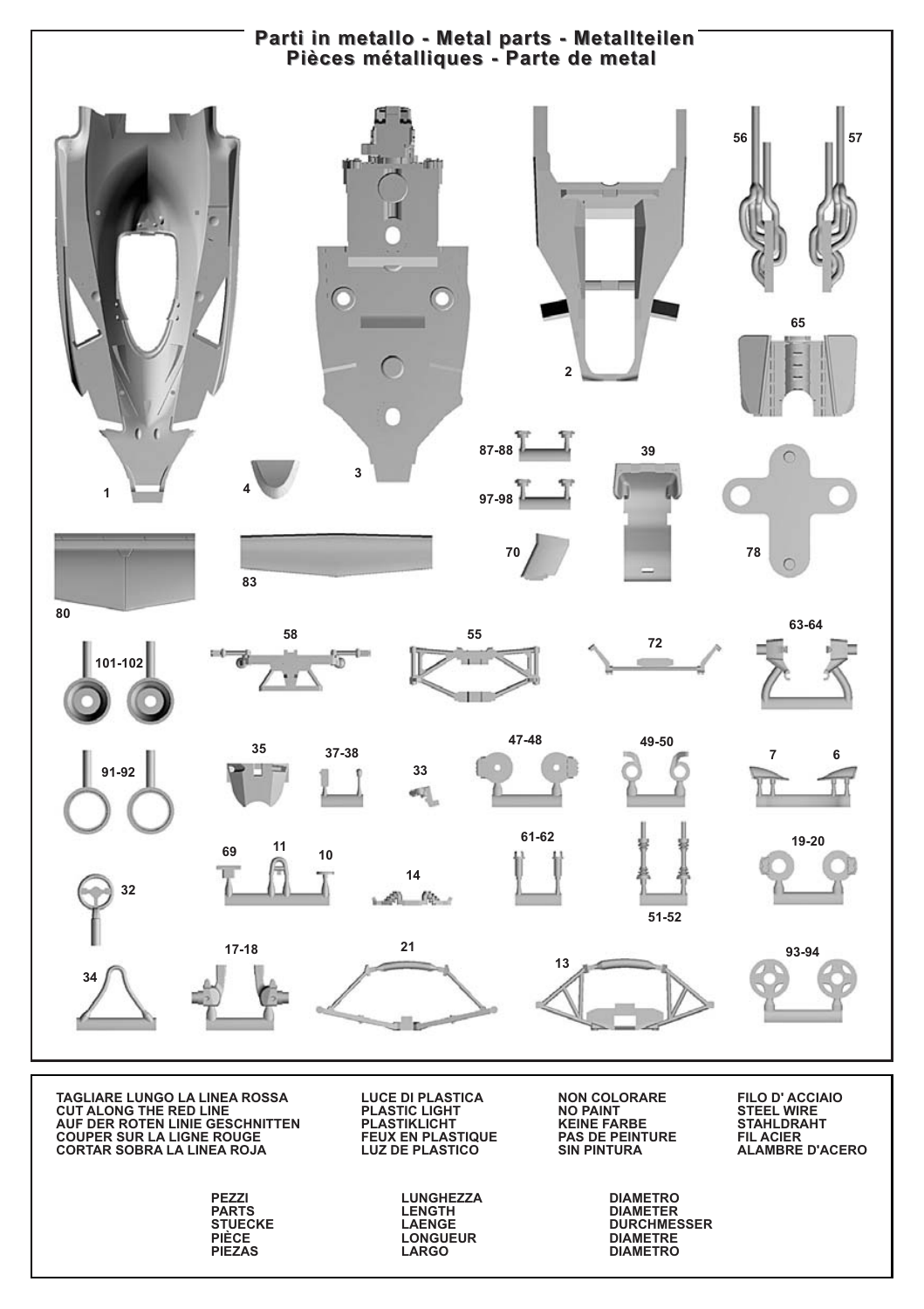

ARGENTO **METALLIZZATO** 

**21 NON EXAMPLE 1999 EXAMPLE 1999** 

4<br>NON COLORARE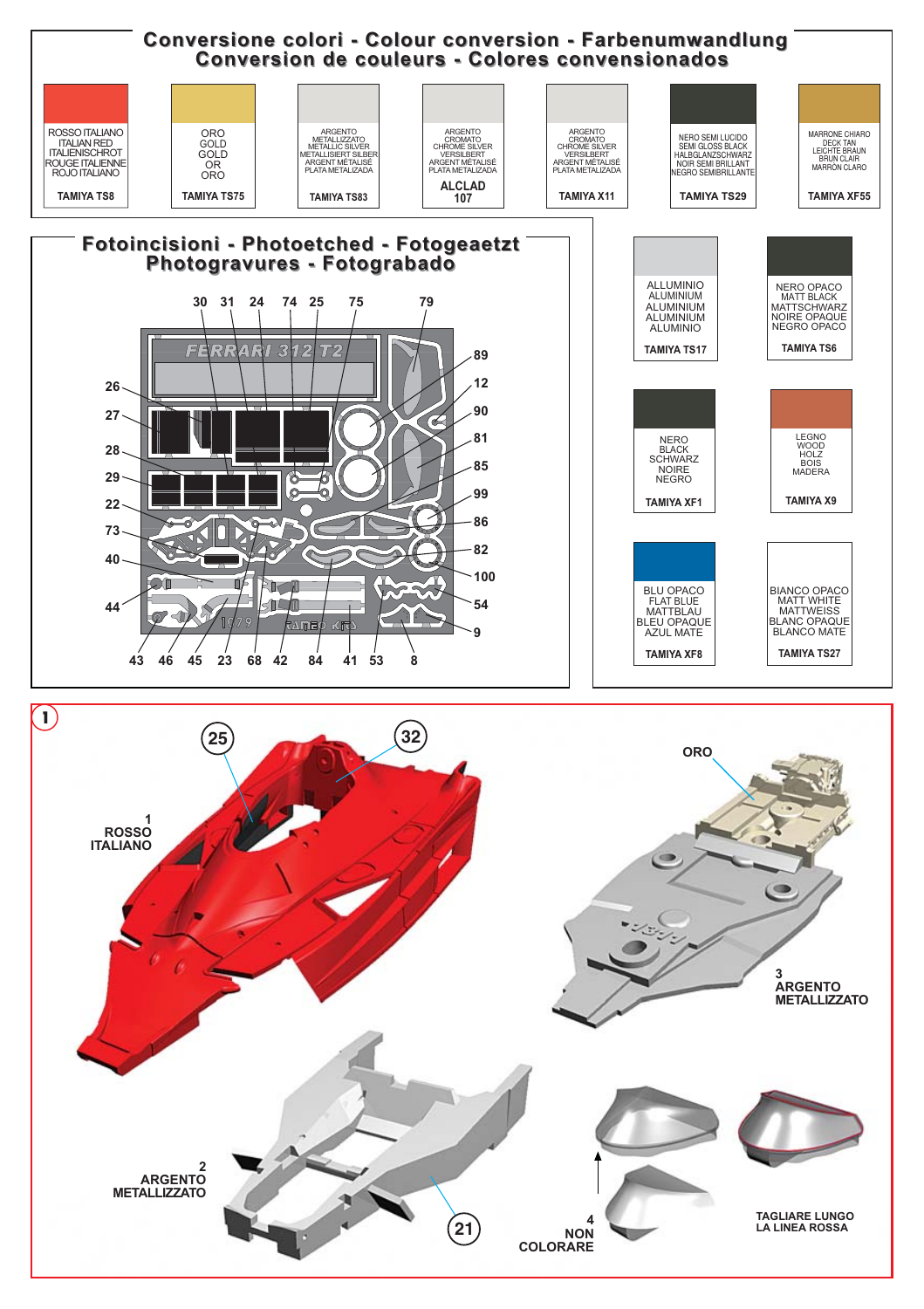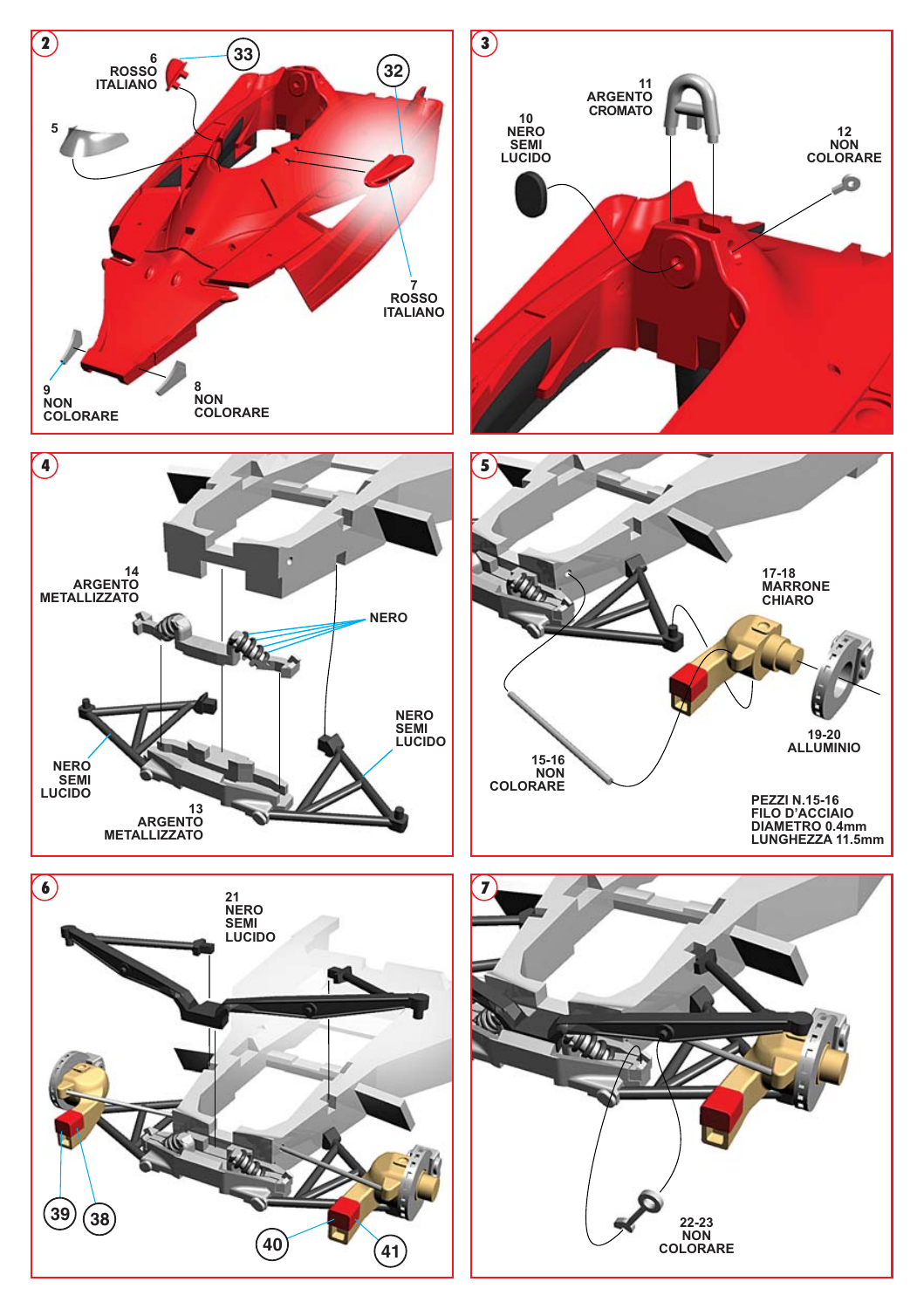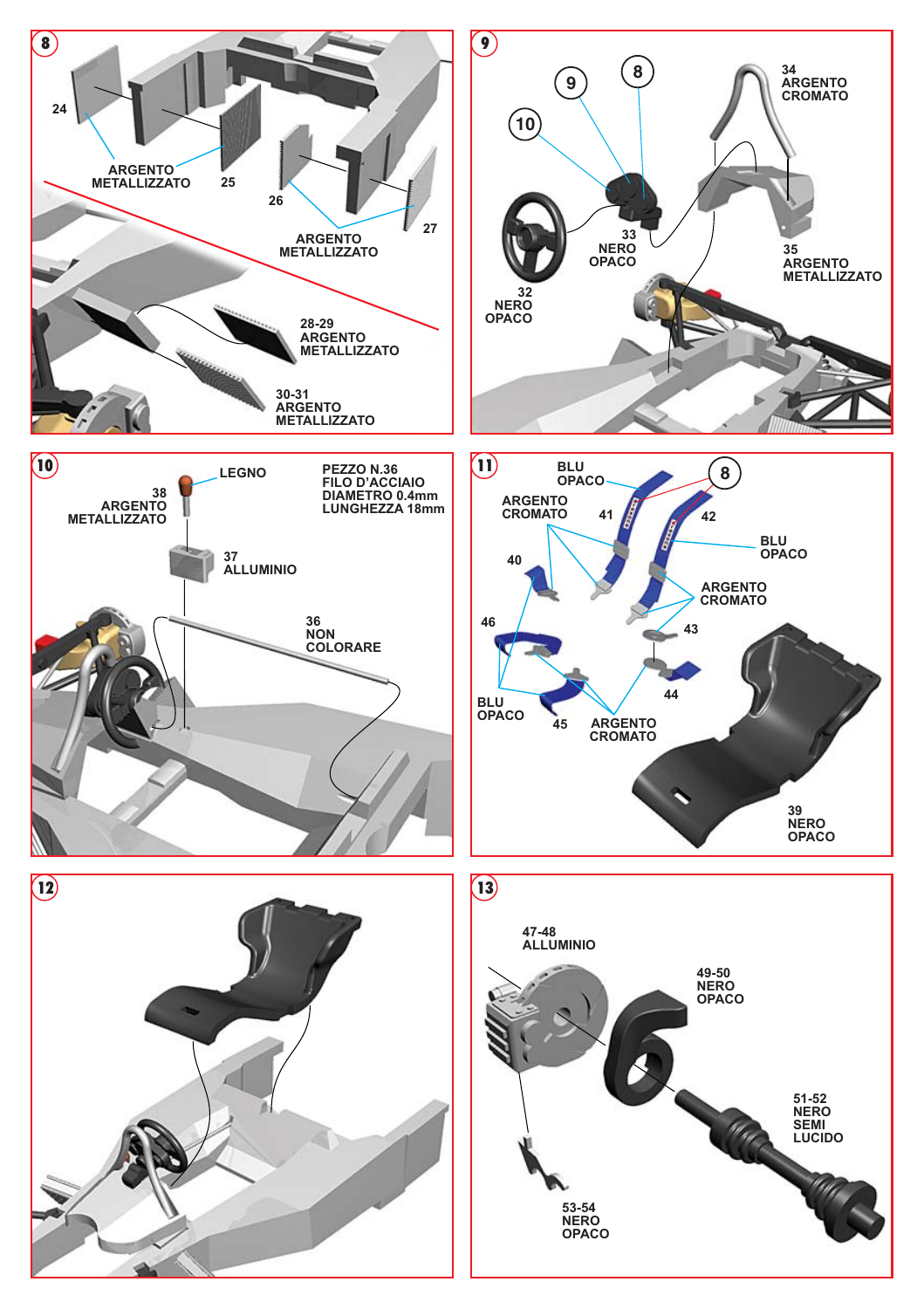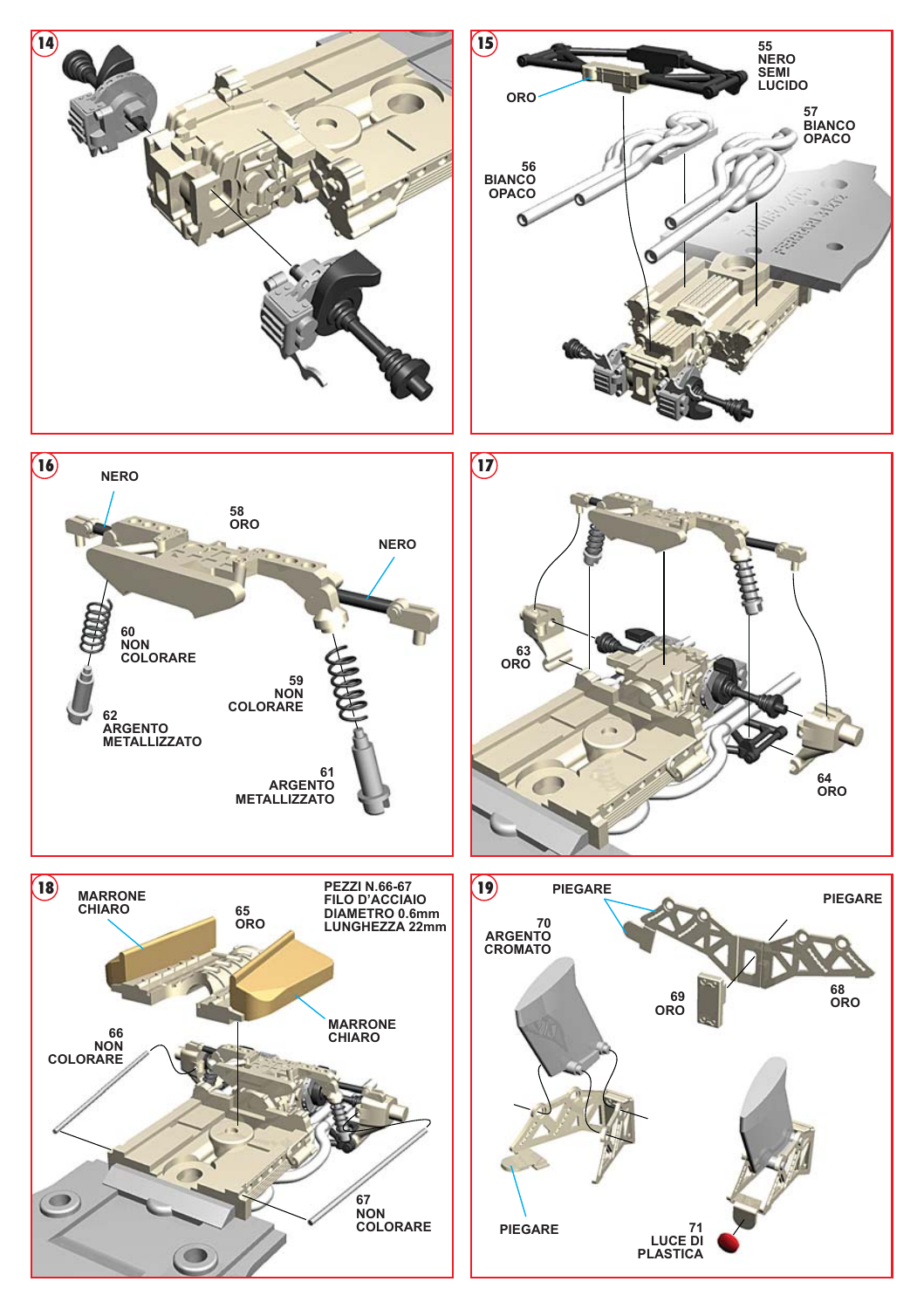